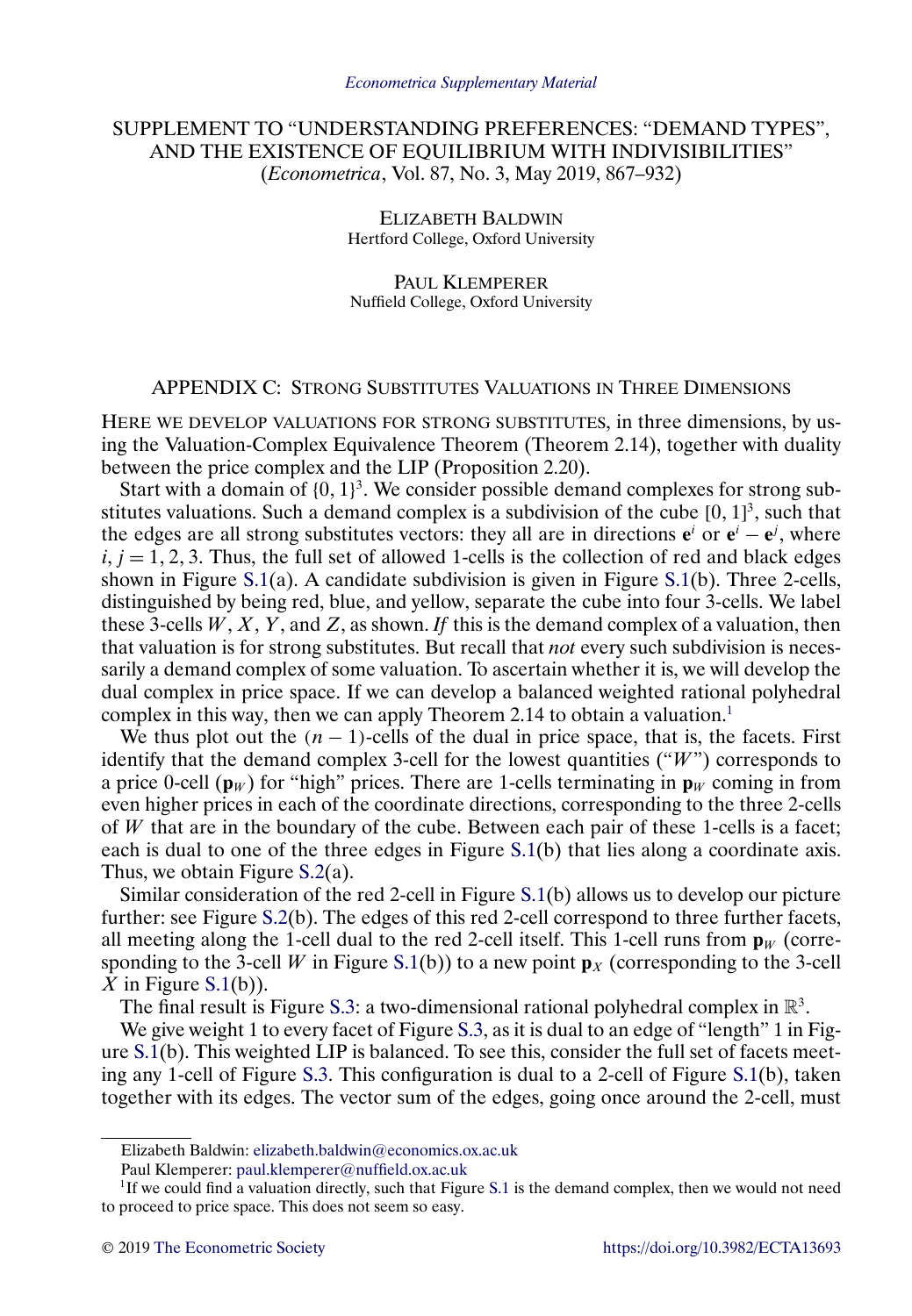<span id="page-1-0"></span>



(a) Possible 1-cells in the demand complex for a strong substitutes valuation on  $\{0,1\}^3$ . Black lines are edges of the cube  $[0, 1]^3$ , and must be 1-cells of the demand complex. The red lines may also be 1-cells of the demand complex.

(b) A polyhedral complex subdivision of  $[0, 1]^3$ , with edges as shown in Figure S.1(a). Letters  $W, X, Y, Z$  label the four 3-cells.

FIGURE S.1.—Developing a candidate demand complex.

be zero. But the edges are equal to the normal vectors to the facets (Proposition 2.20). Thus, an oriented weighted sum of the normal vectors to the facets in Figure [S.3](#page-2-0) is also zero.

Thus, we may apply Theorem 2.14: there exists a valuation  $u$  whose LIP is depicted in Figure [S.3.](#page-2-0) Indeed, since we did not yet specify any precise coordinate information, Figure [S.3](#page-2-0) represents an entire combinatorial type of valuations (Definition 2.22). Moreover, we can see more combinatorial types immediately. Recall that we developed Figure [S.3](#page-2-0) on the basis of one subdivision of  $[0, 1]^3$  (namely, Figure S.1(b)) that was consistent with



(a) Some cells of the complex dual to Figure S.1(b): 0-cell  $\mathbf{p}_W$  is dual to the 3-cell W in Figure  $S(1(b))$ ; and each facet shown here is dual to an edge lying along a coordinate axis in Figure  $S(1(b))$ .

(b) Development of Figure  $S.2(a)$  with additional cells: 0-cell  $\mathbf{p}_X$  is dual to the 3-cell X in Figure S.1(b); and the three facets shown, that meet it, are dual to the edges of the red 2-cell in Figure  $S(1(b))$ .

FIGURE S.2.—First steps in developing the rational polyhedral complex in price space, dual to Figure S.1(b). Facets are shown cut back, so that others lying "behind them" can be seen. The complete complex is shown in Figure [S.3.](#page-2-0)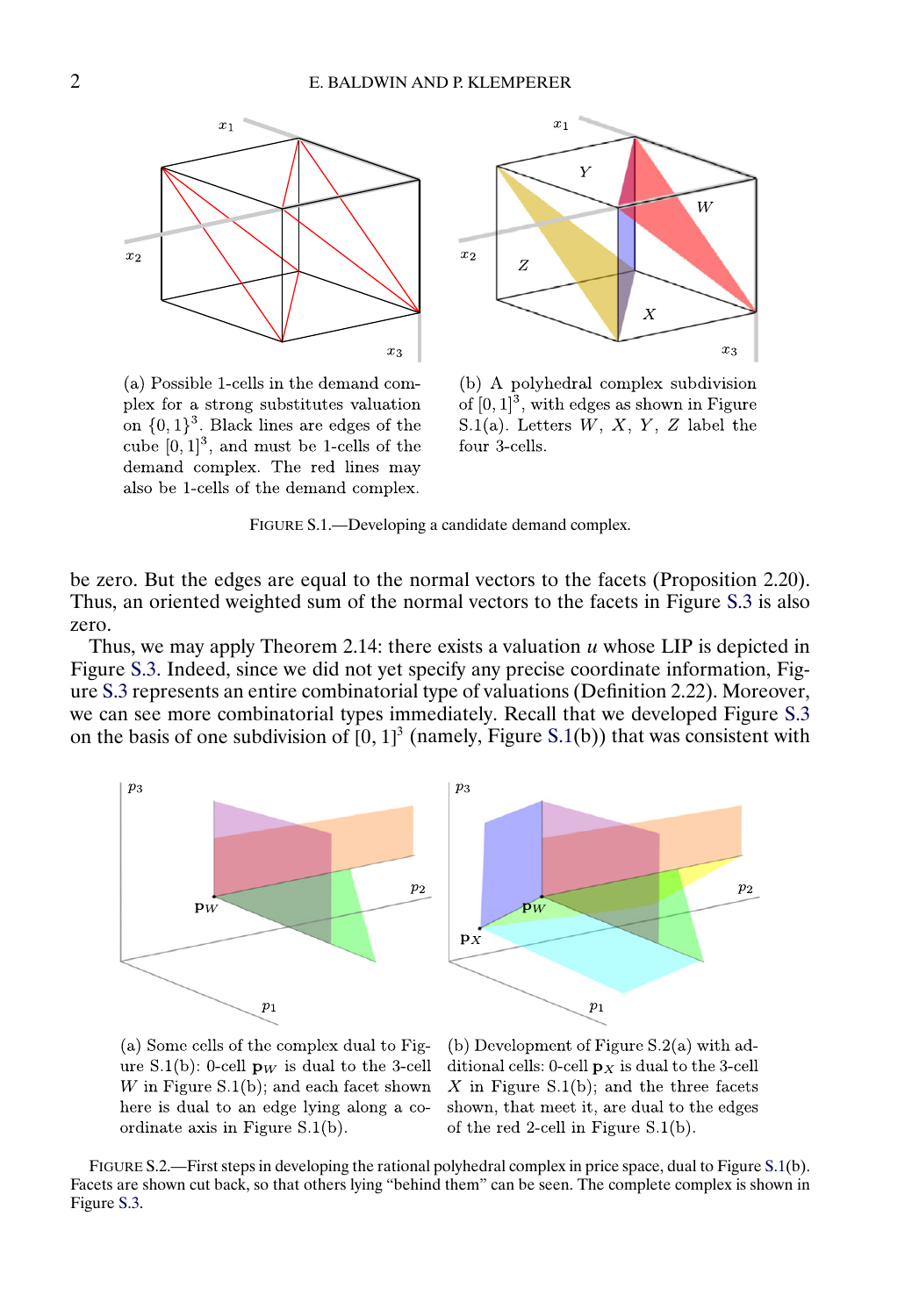<span id="page-2-0"></span>

FIGURE S.3.—A rational polyhedral complex in price space, dual to Figure [S.1\(](#page-1-0)b).

Figure [S.1\(](#page-1-0)a). We can flip Figure [S.1\(](#page-1-0)b) over, interchanging the second and third coor-dinates, and obtain Figure S.4(a). This is, of course, also consistent with Figure [S.1\(](#page-1-0)a). Now the blue face has normal  $(1, 0, 1)$ ; in Figure [S.1\(](#page-1-0)b), its normal vector was  $(1, 1, 0)$ . The dual LIP would then, of course, be the image of Figure S.3 under the same transformation. The final option, given in Figure S.4(b), is when the normal vector to the blue facet is  $(0, 1, 1)$ . We obtain the dual LIP for this case by interchanging the first and third coordinates in Figure S.3.

There are, of course, strong substitutes valuations on  $\{0, 1\}^3$  with simpler demand complexes; the trivial subdivision, in which  $[0, 1]^3$  is itself a 3-cell, also represents a valuation for strong substitutes. But we can recover this demand complex from Figure [S.1\(](#page-1-0)b) by merging adjacent 3-cells. Doing so is equivalent, in price space, to bringing together two



Another  $\operatorname{maximal}$ (a) polyhedral complex subdivision of  $[0,1]^3$ , whose edges are as shown in Figure  $S(1(a))$ .

(b) A third maximal polyhedral complex subdivision of  $[0,1]^3$ , whose edges are as shown in Figure  $S.1(a)$ .

(c) Demand complex for a valuation in which two units of good 3 are available, composed of Figures  $S.1(b)$  and  $S.4(a)$ .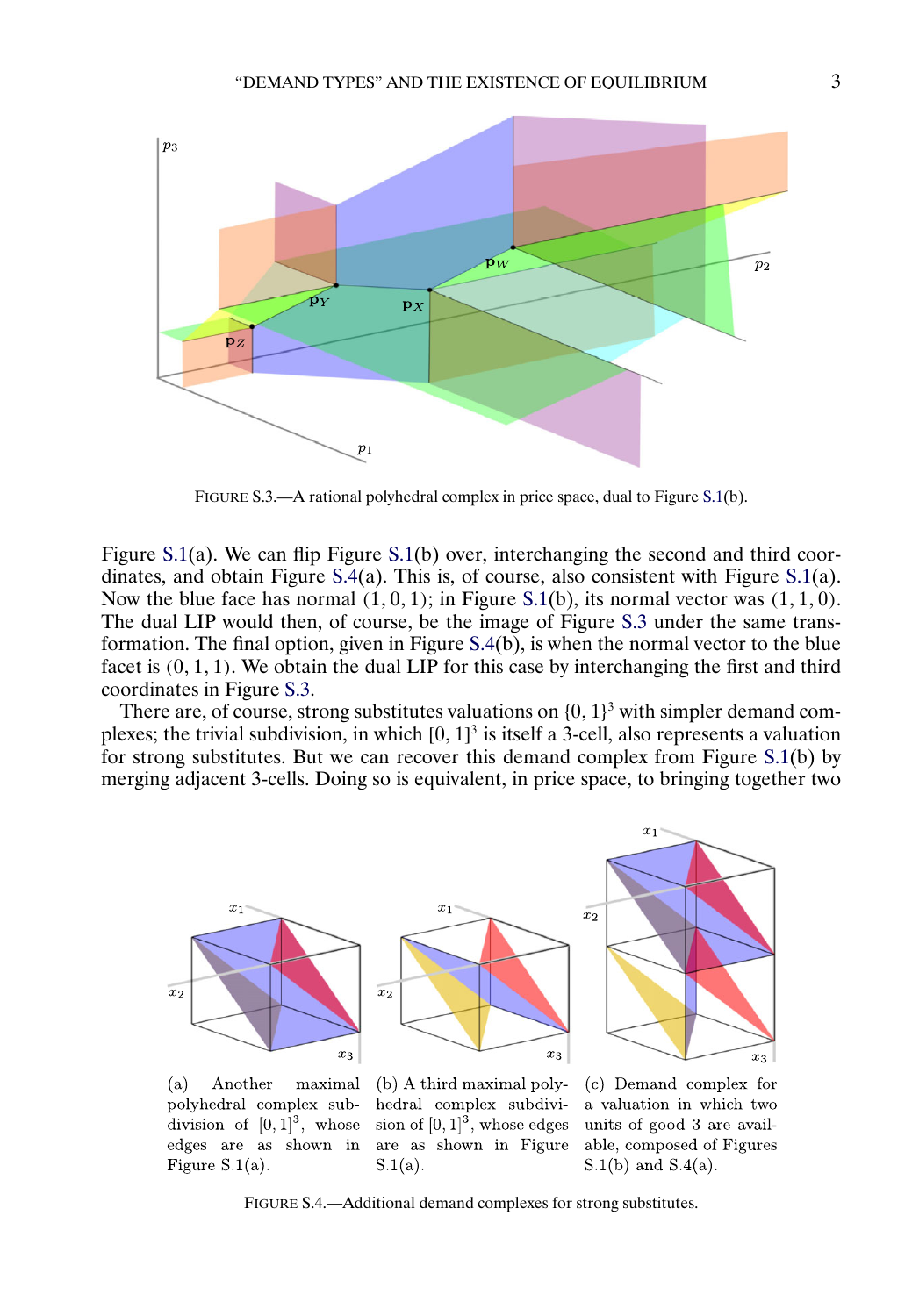0-cells at the end-points of a 1-cell. If we do so, then this 1-cell collapses into the 0-cells that we are bringing together. The facets adjoining the 1-cell similarly collapse onto 1-cells in their boundaries. This is the same limiting process as we described (in two dimensions) in Example B.2.

In fact, any strong substitutes valuation on  $\{0, 1\}^3$  may be obtained in this way: it either is of the combinatorial type of Figure [S.3;](#page-2-0) or is a transformation of this which interchanges the coordinate axes; or is the limit of one of these cases, in which some or all of the 0-cells have been brought together.

We now find, explicitly, a general form for any valuation of the combinatorial type shown in Figure [S.3.](#page-2-0) First, we give coordinates to the labeled 0-cells, in such a way that forces consistency with geometry of the complex. That is, first set  $\mathbf{p}_W = (a, b, c)$ . Then there must exist  $\alpha > 0$  such that  $\mathbf{p}_X = (a - \alpha, b - \alpha, c - \alpha)$ , because we know that the 1-cell connecting these points is in direction  $(1, 1, 1)$  (it is dual to the red 1-cell in Fig-ure [S.1\(](#page-1-0)b)). Similarly, there exists  $\beta > 0$  such that  $\mathbf{p}_Y = \mathbf{p}_X - \beta(1, 1, 0)$  for some  $\beta > 0$ , since the 1-cell connecting  $\mathbf{p}_X$  and  $\mathbf{p}_Y$  is dual to the blue 2-cell in Figure [S.1\(](#page-1-0)b). So  $\mathbf{p}_Y = (a - \alpha - \beta, b - \alpha - \beta, c - \alpha)$ . Finally, since  $\mathbf{p}_X$  lies below  $\mathbf{p}_Y$  in direction (1, 1, 1) again, there exists  $\gamma > 0$  such that  $\mathbf{p}_Z = (a - \alpha - \beta - \gamma, b - \alpha - \beta - \gamma, c - \alpha - \gamma)$ . Note that any  $a, b, c \in \mathbb{R}$  and any  $\alpha, \beta, \gamma > 0$  are consistent with Figure [S.3.](#page-2-0)

Now that we know the coordinates of the facets, we may infer the valuation itself by following a simple rule. The rule is:  $u(x) - p \cdot x = u(y) - p \cdot y$ , where p is in a facet, and bundles **x**, **y** are demanded on either side of that facet. See Figure S.5. For any  $a, b, c \in \mathbb{R}$ and any  $\alpha, \beta, \gamma \in \mathbb{R}_{>0}$ , this gives a strong substitutes valuation of the same combinatorial type as Figure [S.3.](#page-2-0) Conversely, any valuation of the combinatorial type Figure [S.3](#page-2-0) may be presented in this form.

We can go further: the process described above, of collapsing together two 0-cells which are the end-points of the same 1-cell, is the geometric counterpart of just letting one of  $\alpha$ ,  $\beta$ ,  $\gamma$  relax to 0. So Figure S.5 also presents a strong substitutes valuation if we assume only that  $\alpha$ ,  $\beta$ ,  $\gamma \ge 0$ , and by doing so we obtain further combinatorial types of valuations. For example, if  $\alpha = \beta = \gamma = 0$ , then the valuation is additively separable, the demand complex is the trivial case (one 3-cell consisting of  $[0, 1]$ <sup>3</sup>), and the LIP consists of three planes intersecting at  $(a, b, c)$ . Additional cases correspond to only one or two of these parameters being zero.

Since the remaining combinatorial types are obtained by transforming Figures [S.1](#page-1-0) and [S.3](#page-2-0) by just interchanging the coordinate axes, a task it is straightforward to replicate in Figure S.5, we conclude that we have in this way obtained *all* strong substitutes valuations for at most one unit of three goods.

Moreover, we may consider the agent's values for additional units in the same way. Extend the example to make a second unit of good 3 available, and assume that the demand complex breaks down as one cube on top of another. We can keep our existing analysis and apply the same technique to the second cube. Let the demand complex now be that shown in Figure [S.4\(](#page-2-0)c). The LIP is given in Figure [S.6.](#page-4-0) The lower part is the same as in Figure [S.3,](#page-2-0) corresponding to the fact that the "lower" cube in Figure [S.4\(](#page-2-0)c) is the same

| $x_1$                    | $u(x)$ ; | $x_1$     | $u(x)$ ; |                                        |                  |     |           |
|--------------------------|----------|-----------|----------|----------------------------------------|------------------|-----|-----------|
| $1$                      | $0$      | $x_3 = 0$ | $1$      | $0$                                    | $x_3 = 1$        |     |           |
| $a$                      | $0$      | $0$       | $x_2$    | $a + c - \alpha$                       | $c$              | $0$ | $x_3 = 1$ |
| $a + b - \alpha - \beta$ | $b$      | $1$       | $a$      | $a + b + c - 2\alpha - \beta - \gamma$ | $b + c - \alpha$ | $1$ | $x_2$     |

FIGURE S.5.—The strong substitutes valuation of Figure [S.3,](#page-2-0) given in terms of parameters  $a, b, c \in \mathbb{R}$  and  $\alpha, \beta, \gamma \in \mathbb{R}_{>0}.$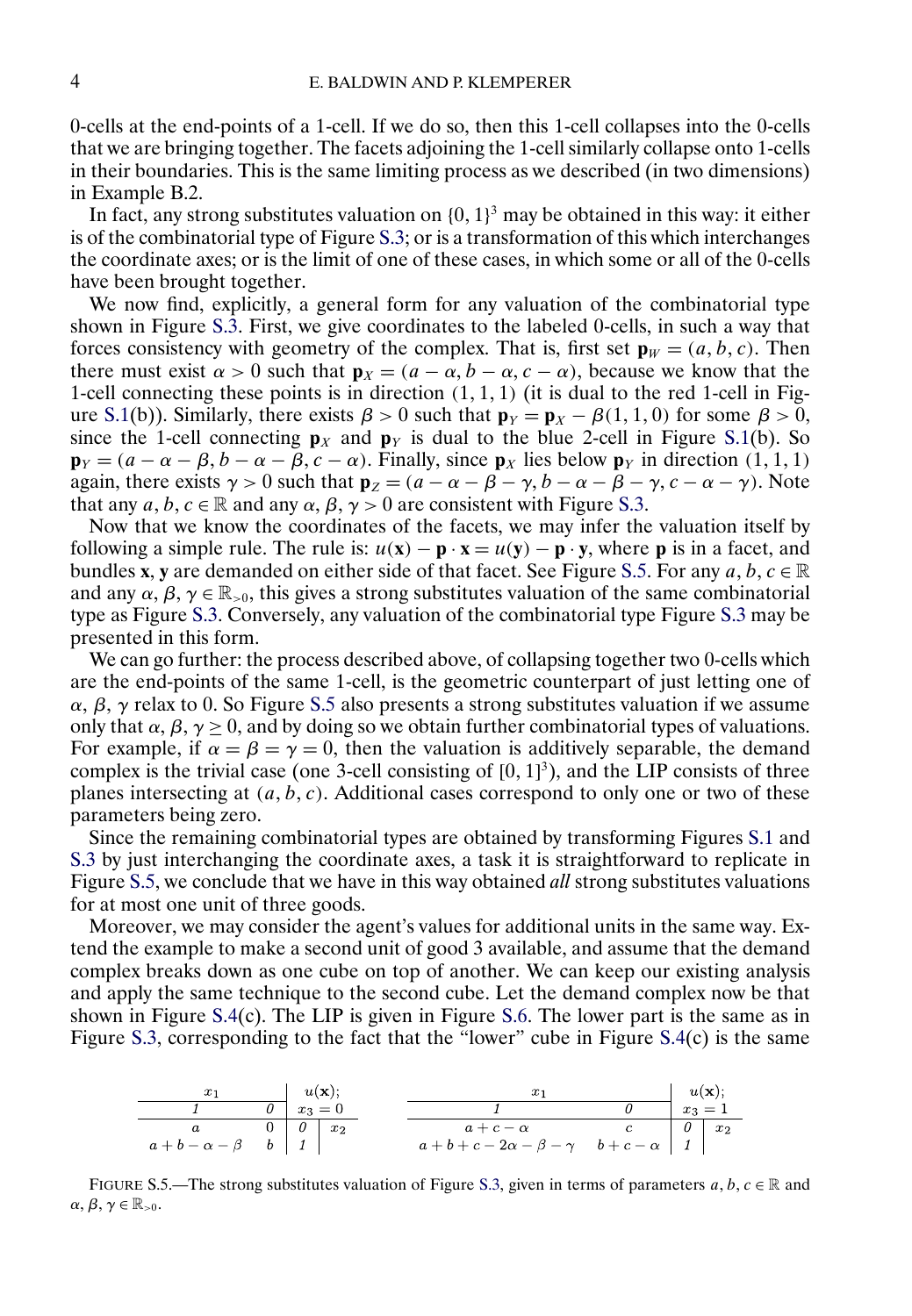<span id="page-4-0"></span>

FIGURE S.6.—The LIP of a valuation dual to Figure [S.4\(](#page-2-0)c).

as Figure [S.1\(](#page-1-0)b). Now imagine interchanging the second and third axes of Figure [S.3,](#page-2-0) obtaining a new LIP. The upper part of Figure S.6 has the same combinatorial type as this new LIP. It is straightforward to infer, again, a general parametric form for any valuation of this combinatorial type.

## APPENDIX D: MIXED VOLUMES AND  $M_k^n(\cdot, \cdot)$

The quantity  $M_k^n(\cdot, \cdot)$  arises from the "mixed volume" in algebraic geometry (see, e.g., [Sangwine-Yager](#page-6-0) [\(1993\)](#page-6-0) or [Cox, Little, and O'Shea](#page-6-0) [\(2005,](#page-6-0) Chapter 7)). Recall in Figures 7(c) and 7(d), the value for  $M^2(\{0, 1, 2\}^2, \{0, 1, 2\}^2)$  was equal to the sum of the striped areas. These striped areas are all the 2-cells of aggregate-demand complexes, with the property that one edge comes from the first individual demand complex and one edge comes from the second. We generalize as follows:

DEFINITION D.1—See, e.g., [Cox, Little, and O'Shea](#page-6-0) [\(2005,](#page-6-0) Definitions 7.6.4, 7.6.5, 7.6.6 and Theorem 7.6.7): Suppose  $Q = Q^1 + \cdots + Q^m \subsetneq \mathbb{R}^n$ , where  $Q^1, \ldots, Q^m$  are polytopes with vertices in  $\mathbb{Z}^n$ , and suppose that dim  $Q = n$ .

1. A *subdivision* of Q is a collection of polytopes  $R_1, \ldots, R_s$  such that  $Q = R_1 \cup \cdots \cup R_s$ and such that, for  $i \neq k$ , the intersection  $R_i \cap R_k$  is a face of both  $R_i$  and  $R_k$ .

2. A subdivision  $R_1, \ldots, R_s$  of Q is a *mixed subdivision* if each  $R_i$  can be written as  $R_i =$  $F_i^1 + \cdots + F_i^m$ , where  $F^j$  is a face of  $Q^j$  for each j, and where  $\dim(F^1) + \cdots + \dim(F^m) = n$ , and where if  $R_k = F_k^1 + \cdots + F_k^m$ , then  $R_i \cap R_k = (F_i^1 \cap F_k^1) + \cdots + (F_i^m \cap F_k^m)$ .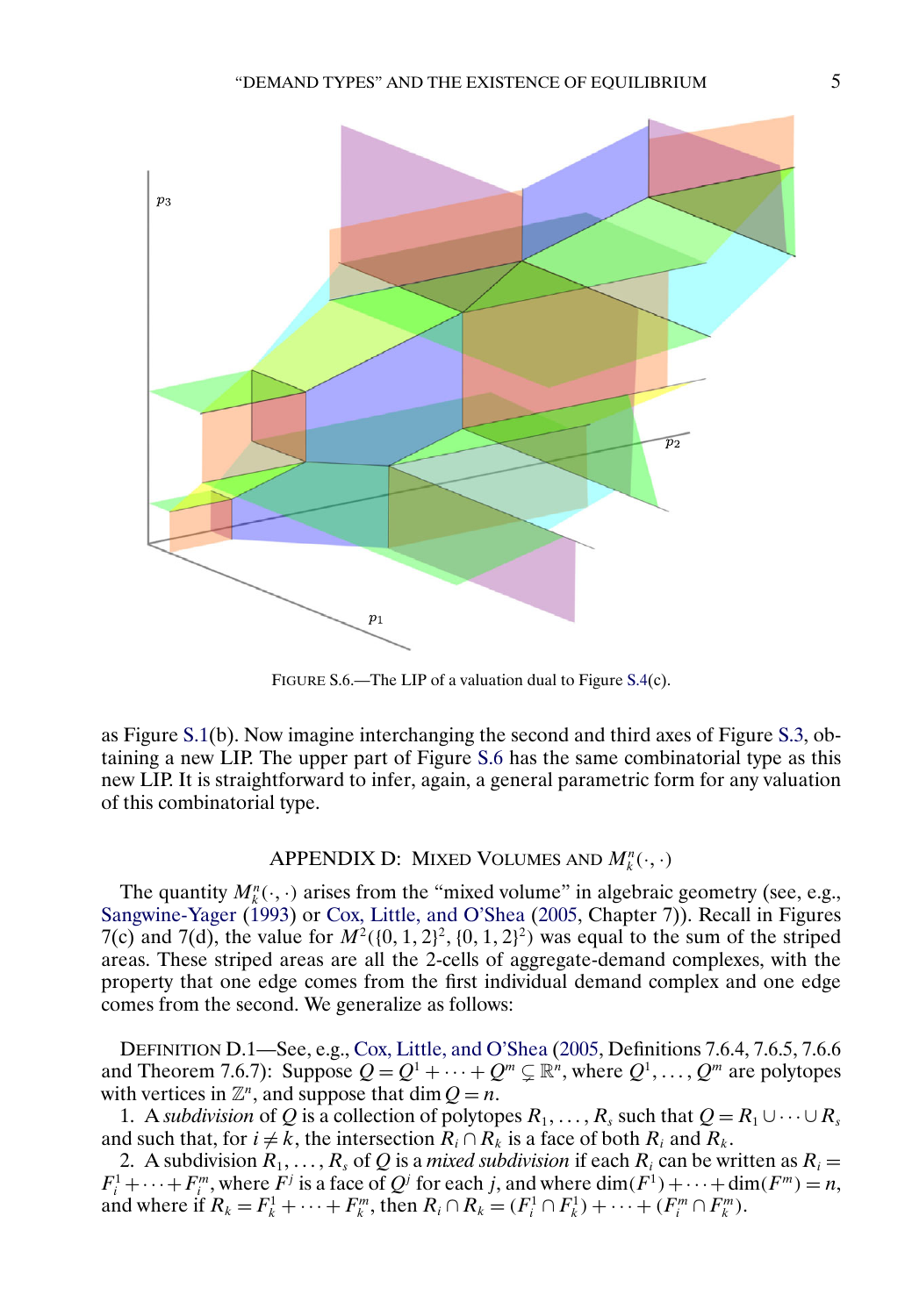<span id="page-5-0"></span>3. A cell  $R = F^1 + \cdots + F^m$  in a mixed subdivision is a *mixed cell* if  $\dim(F^j) \le 1$  for all j. In particular, if  $m = n$ , then this condition requires  $\dim(F^j) = 1$  for all j.

4. When  $m = n$ , define the *mixed volume*  $MV_n(Q^1, ..., Q^n) := \sum_R \text{vol}_n(R)$ , where the sum is over all mixed cells  $R$  of a mixed subdivision.

To understand these definitions, observe that the maximal cells of a demand complex form a subdivision of the convex hull of its domain. Similarly, the maximal cells of the aggregate-demand complex of  $m$  agents gives a subdivision of the convex hull of their aggregate domain. If the intersection between the individual LIPs is transverse, then this is a mixed subdivision. The mixed cells are dual to intersections of facets in their interiors; in Figures 7(c) and 7(d), these are the striped areas.

In both of Figures 7(c) and 7(d), the sum of the areas of mixed cells is 2. Indeed, the sum of the volumes of mixed cells is always independent of the choice of mixed subdivision; this result is implicit in our definition of mixed volume above (see [Cox, Little, and O'Shea,](#page-6-0) [\(2005](#page-6-0) Definition 4.11 and Theorem 7.6.7)). So we can use very simple subdivisions to calculate mixed volumes: see Example D.4.

Recall that equilibrium fails for two LIPs,  $\mathcal{L}_{u}$  and  $\mathcal{L}_{u^2}$ , iff it fails at an intersection 0cell. Suppose cells  $C_{\sigma^1}$ ,  $C_{\sigma^2}$  of the respective LIPs meet transversely at such a point. In the demand complexes, we correspondingly have cells  $\sigma^1$ ,  $\sigma^2$ , of dimensions  $\hat{k}$ ,  $n - k$ , and such that  $\sigma = \sigma^1 + \sigma^2$  is dual to the intersection 0-cell itself. As in Lemma 4.16, equilibrium will fail if the aggregate-demand complex cell  $\sigma^1 + \sigma^2$  is "too big." So, as in Sections 5.1.1–5.1.2, we wish to add up the volumes of all aggregate-demand complex cells such as  $\sigma^1 + \sigma^2$ . And we can do this using mixed volumes.

To calculate a mixed volume, we need  $n$  polytopes, with each mixed cell being a sum of pieces of dimension 1. But we have *two* polytopes: the convex hulls of the two domains. And we are interested in the sum of aggregate cells like  $\sigma^1 + \sigma^2$ , but dim  $\sigma^1 + \dim \sigma^2 = n$ (because the intersection is transverse). As Fact D.2 shows, the solution is to take  $k :=$  $\dim \sigma^1$  copies of the first domain and  $n - k$  copies of the second:

FACT D.2—(Follows from [Huber and Sturmfels](#page-6-0) [\(1995\)](#page-6-0) Theorem 2.4): *Suppose the intersection of*  $\mathcal{L}_{u}$  *and*  $\mathcal{L}_{u}$ <sup>2</sup> *is transverse. The total volume of aggregate-demand complex cells dual to intersection* 0*-cells at which an*  $(n - k)$ *-cell of*  $\mathcal{L}_{u}$ <sup>1</sup> *meets a* k*-cell of*  $\mathcal{L}_{u}$ <sup>2</sup> *is equal to*  $\frac{1}{k!(n-k)!}MV_n(\text{conv}(A^1),\dots,\text{conv}(A^1),\text{conv}(A^2),\dots,\text{conv}(A^2)),$  *in which we take k copies of* conv( $A^1$ ) *and*  $n - k$  *copies of* conv( $A^2$ ).

The additional factor of  $\frac{1}{k!(n-k)!}$  perfectly cancels the factors we used in defining weights of cells—consistent with defining  $M_k^n(\cdot, \cdot)$  as a mixed volume in this way.

LEMMA D.3[—Cox, Little, and O'Shea](#page-6-0) [\(2005,](#page-6-0) Theorem 7.4.12.d): If  $A^1$ ,  $A^2 \subsetneq \mathbb{Z}^n$  are *finite, then*  $M_k^n(A^1, A^2)$  *is the mixed volume of k copies of conv* $(A^1)$  *with*  $(n - k)$  *copies of*  $conv(A^2)$ , *for*  $k = 1, ..., (n - 1)$ .

EXAMPLE D.4: Let  $n = 3$  and suppose that  $A<sup>1</sup>$  and  $A<sup>2</sup>$  are the discrete-convex sets with vertices  $\{(0,0,0), (2,0,0), (0,2,0), (2,2,0)\}$  and  $\{(0,0,0), (1,0,0), (0,0,2), (1,0,2)\}$ respectively: the domains of the demand complexes shown in Figures 14(a)–(b).

We calculate  $M_1^3(A^1, A^2)$  and  $M_2^3(A^1, A^2)$  by considering: agent 1<sup>\*</sup>, with valuation  $u^{1*}(\mathbf{x}) = 0$  for all  $\mathbf{x} \in A^1$ ; and agent 2<sup>\*</sup>, with valuation  $u^{2*}(\mathbf{x}) = x_1 + x_3$  for all  $\mathbf{x} \in A^2$ . Then  $\Sigma_{u^{1*}}$  has a single 2-cell of volume 4 (the convex hull of the whole domain, *not* the demand complex pictured in Figure 14). The corresponding unique 1-cell  $C^1$  of  $\mathcal{L}_{u^{1*}}$  is